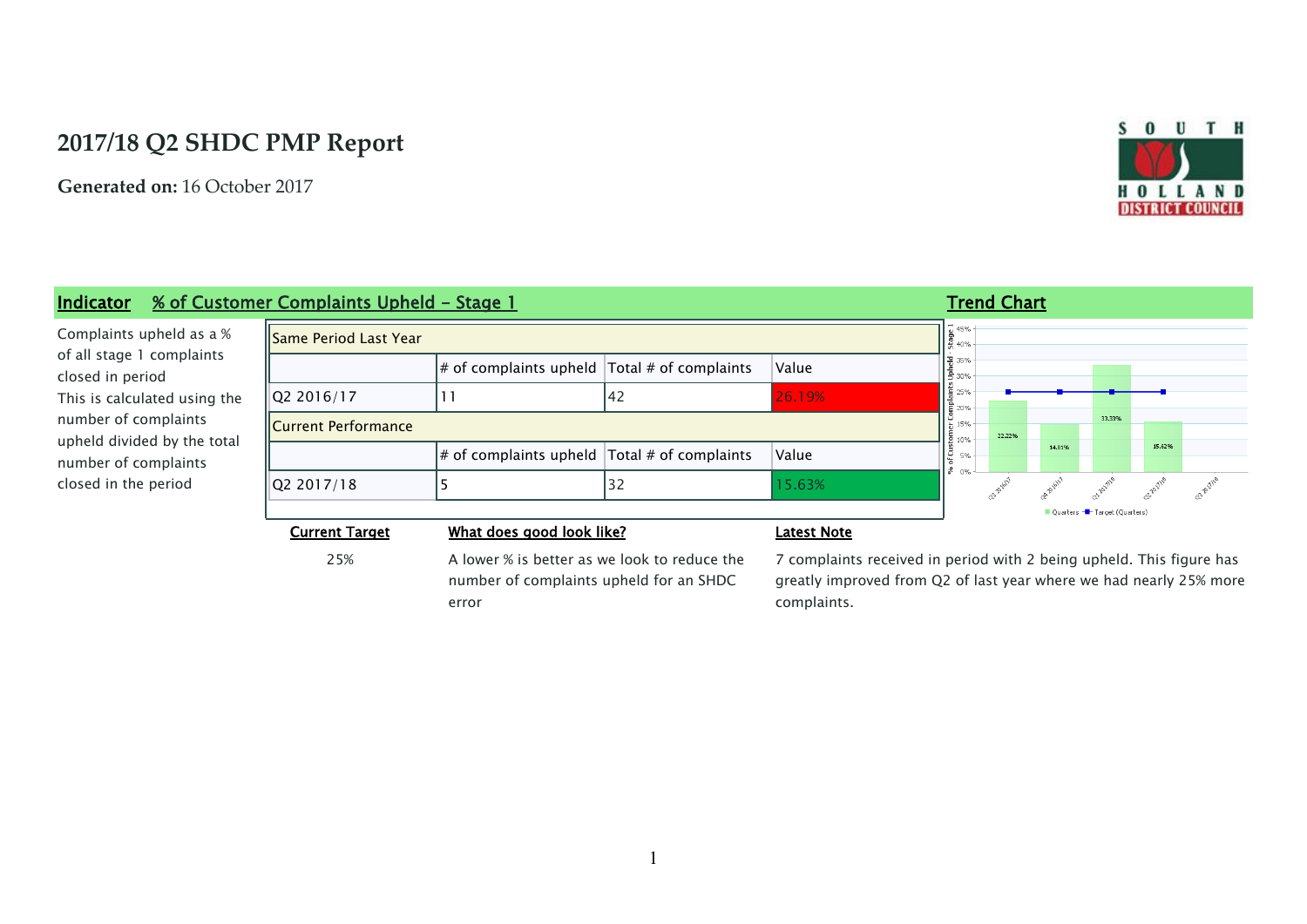| Indicator                                                                                                                                                                                                        | % of Customer Complaints Upheld - Stage 2  | <b>Trend Chart</b>                                                        |                       |                                                                     |                            |  |        |                              |  |  |  |
|------------------------------------------------------------------------------------------------------------------------------------------------------------------------------------------------------------------|--------------------------------------------|---------------------------------------------------------------------------|-----------------------|---------------------------------------------------------------------|----------------------------|--|--------|------------------------------|--|--|--|
| Complaints upheld as a %<br>of all stage 2 complaints<br>closed in period<br>This is calculated using the<br>number of complaints<br>upheld divided by the total<br>number of complaints<br>closed in the period | $\frac{N}{4}$ 45%<br>Same Period Last Year |                                                                           |                       |                                                                     |                            |  |        |                              |  |  |  |
|                                                                                                                                                                                                                  |                                            | $\#$ complaints upheld                                                    | Total # of complaints | Value                                                               | 응 40%<br>▌ૅ⊋ 35%<br>┃을 30% |  |        |                              |  |  |  |
|                                                                                                                                                                                                                  | Q2 2016/17                                 |                                                                           |                       | 12.5%                                                               | 25%<br>20%                 |  |        |                              |  |  |  |
|                                                                                                                                                                                                                  | <b>IICurrent Performance</b>               |                                                                           |                       |                                                                     |                            |  |        |                              |  |  |  |
|                                                                                                                                                                                                                  |                                            | $\#$ complaints upheld                                                    | Total # of complaints | Value                                                               | 210%<br>ت<br>5%            |  | 16.67% |                              |  |  |  |
|                                                                                                                                                                                                                  | 02 2017/18                                 |                                                                           |                       | 0%                                                                  |                            |  |        |                              |  |  |  |
|                                                                                                                                                                                                                  |                                            |                                                                           |                       |                                                                     |                            |  |        | Quarters - Target (Quarters) |  |  |  |
|                                                                                                                                                                                                                  | <b>Current Target</b>                      | What does good look like?<br>A lower % is hetter as we look to reduce the |                       | Latest Note                                                         |                            |  |        |                              |  |  |  |
|                                                                                                                                                                                                                  | つち%                                        |                                                                           |                       | 2 complaints received for the quarter, neither of which were unheld |                            |  |        |                              |  |  |  |

25% A lower % is better as we look to reduce the number of complaints upheld for an SHDC error

2 complaints received for the quarter, neither of which were upheld, we have seen a great drop in the number of stage 2 complaints received compared to last year.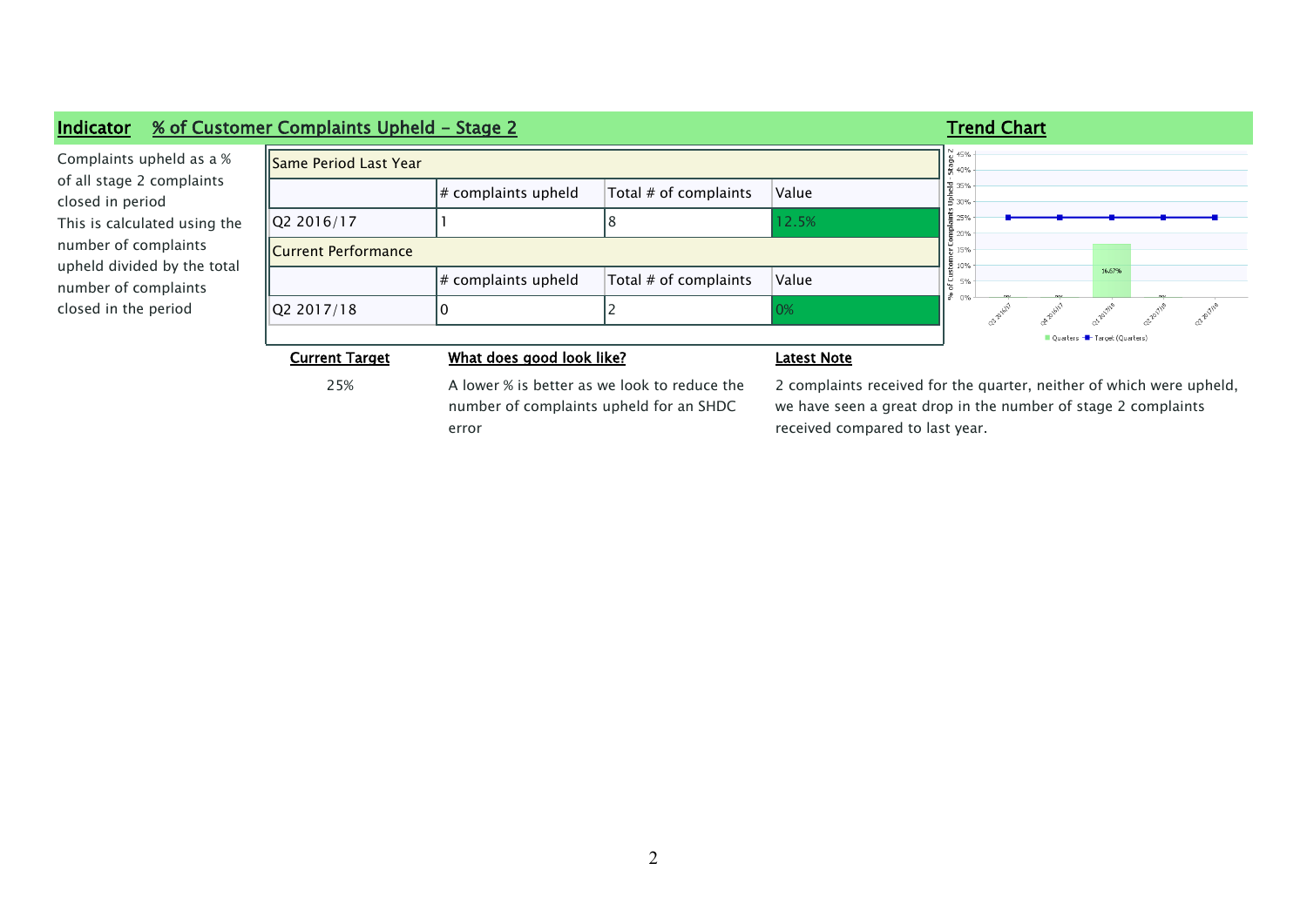### **Indicator % of Calls Abandoned Trend Chart** 20% % of calls that are Same Period Last Year 17.5% abandoned (call 15% Calls Abandoned Calls Received Value terminated prior to 。<br>8 <sub>12.5%</sub> answering), excluding Q2 2016/17 | 1,916 | 27,501 | 6.97% 10% lắ those abandoned within 5  $7.5%$ Current Performance  $5%$ 10.15% seconds. 8.21% Calls Abandoned Calls Received Value 5.31%  $2.5%$ 4.82%  $0%$ This is a combined  $\overline{Q}$ 2 2017/18  $\overline{Q}$  1,404  $\overline{Q}$  26,442  $\overline{S}$  5.31% **OP ZOLTING** measure across Customer Quarters -<sup>1</sup>- Target (Quarters) Contact, Revenues and **Current Target What does good look like? Latest Note** Benefits calls No Target A lower % is better as we look to answer more In terms of call volume there have only been around 1,000 less calls calls this quarter compared to last year's Q2 data, however it is pleasing

to see that while call volumes remained near enough the same there has been nearly a 1% drop in abandonment rates which equates for around 500 less calls abandoned this quarter compared to last, also when comparing to Q1s performance it is pleasing to note the abandonment rates have halved.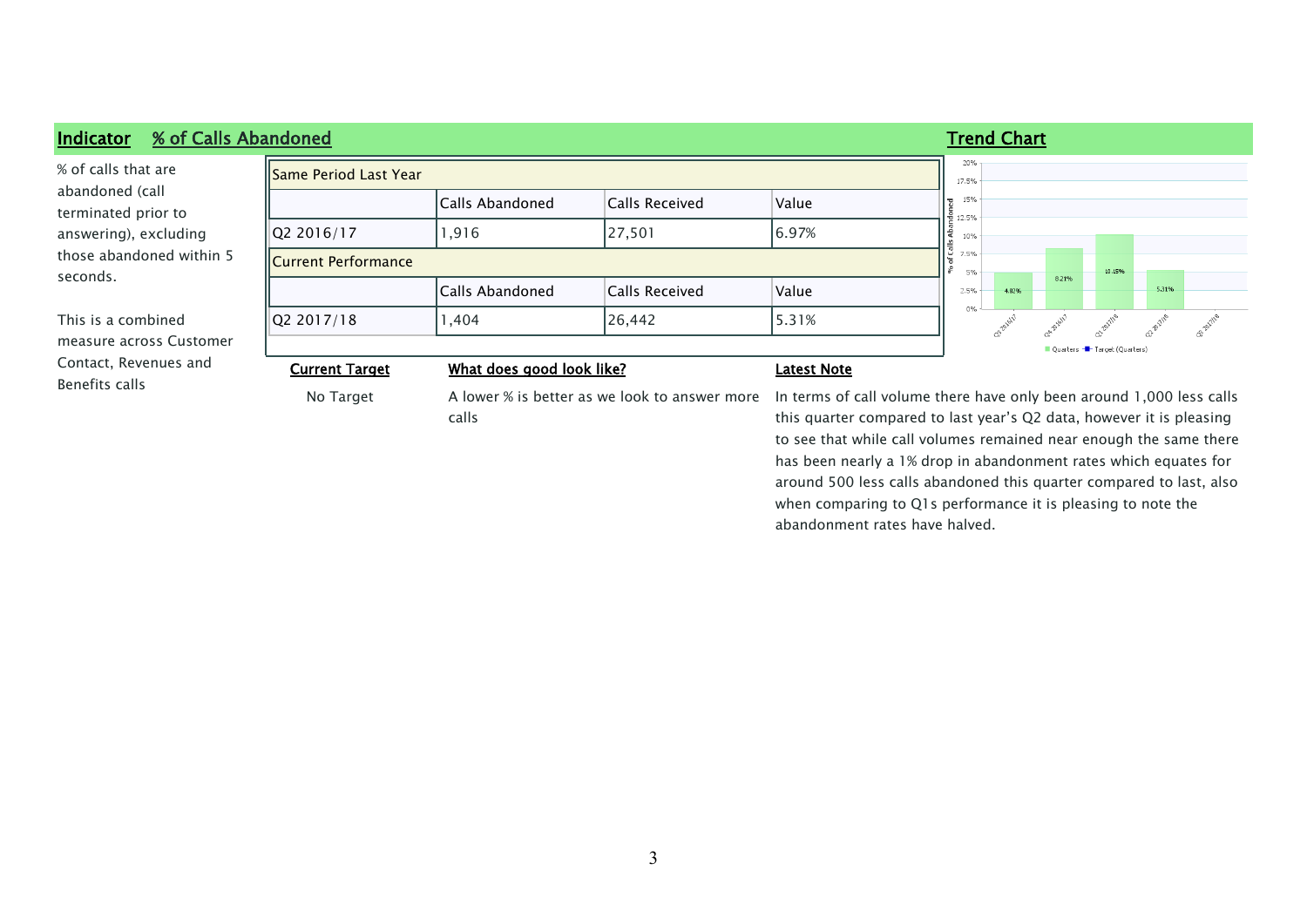### **Indicator Average Wait Time in Seconds Trend Chart Trend Chart Trend Chart Trend Chart**  $\overline{120}$ Average time to answer Same Period Last Year  $\frac{1}{110}$  $\frac{10}{100}$ phone calls in seconds 90 Value Time in Secon 80 This is measured across  $70$  $\sqrt{Q}$ 2 2016/17  $\sqrt{N/A}$   $\sqrt{N/A}$  113.22 customer services, 60 117.667 Average Wait T<br>
2 8 8 5 9 8 107.222 revenues and benefits Current Performance  $40$ 83.778 78.556 30 calls.  $20$ Value  $10<sup>1</sup>$  $\overline{a}$ or pulle CD-201711'S  $Q2 2017/18$   $N/A$   $N/A$  78.56 **Rately** ot-pulle Quarters - T- Target (Quarters) **Current Target What does good look like? Latest Note** No Target A lower number is better as it indicates less This Quarter has seen a great improvement on the average wait time time waiting for a call to be answered

in seconds, there has been a 33% decrease in wait time in seconds compare to last quarter and a 30% decrease when compared to last year's Q2.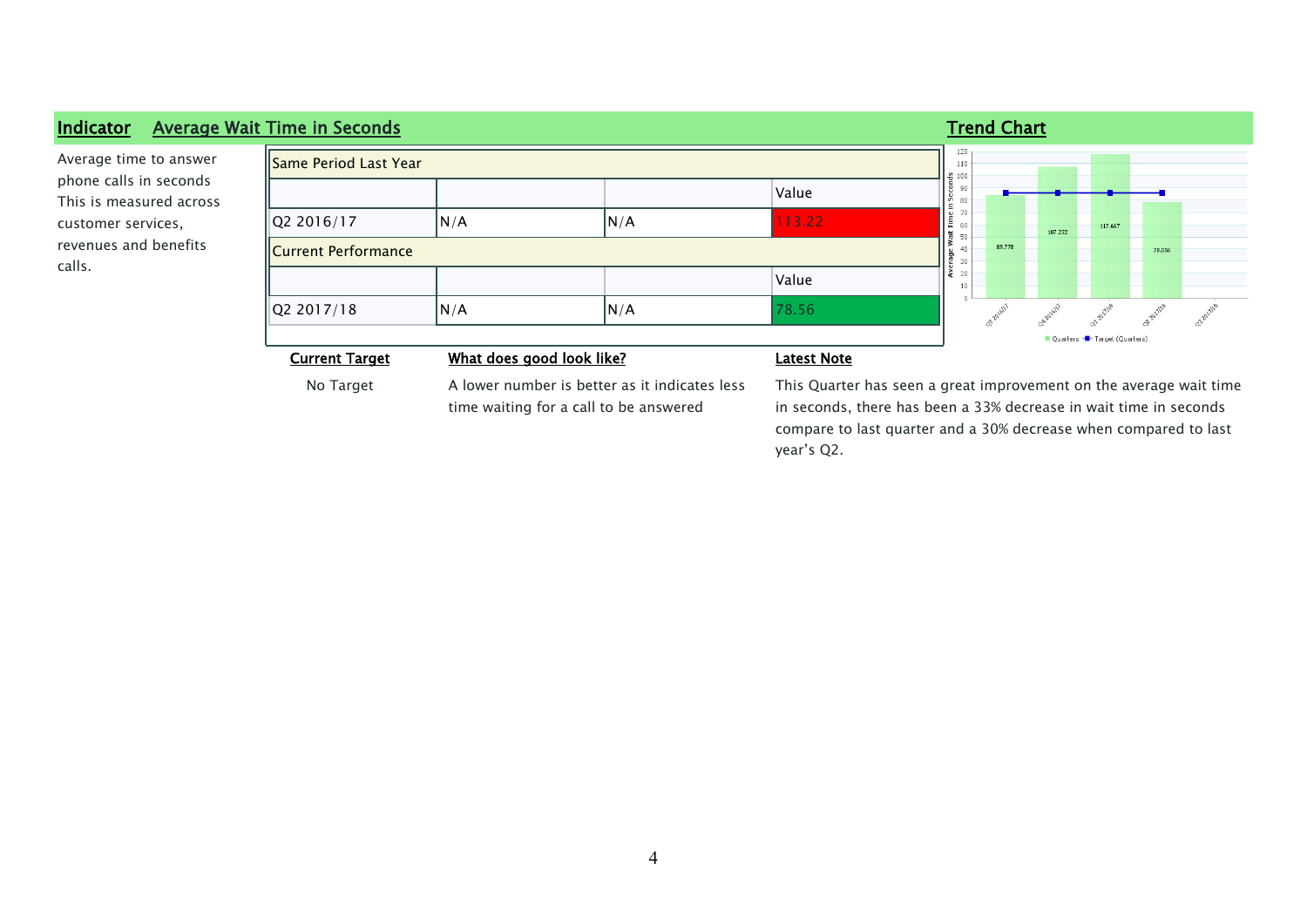### **Indicator % of household waste recycled or composted Trend Chart Trend Chart**  $\frac{d}{2}$  40% % of household waste Same Period Last Year 통<br>8 35% which has been recycled ecycled or c<br>25%<br>% Tonnage of recycling Total Tonnage Value and composted (includes and composting Collected garden waste) against all  $\frac{1}{8}$  20%<br>= 15% 33.5% 33.45%  $\overline{Q}$ 2 2016/17  $\overline{Q}$  2648.62  $\overline{Q}$  7886.38  $\overline{33.15\%}$ 31.89% 31.03% the household waste  $\frac{1}{6}$  15% collected Current Performance ಳ್ಳಿಂ ಗಂಟ್<br>೧ co-pieiri ochelly ot-zaillie azeizhe co-autre Tonnage of recycling Total Tonnage Value and composting Collected Ouarters - Target (Quarters) Q2 2017/18 2613.59 7946.68 33.45% **Current Target What does good look like? Latest Note**

A higher % is better as we look to recycle or compost more waste

Following a drop in percentage at the end of 16/17 it is pleasing to note to % of household waste recycled or composted is now at 33.45% for the quarter.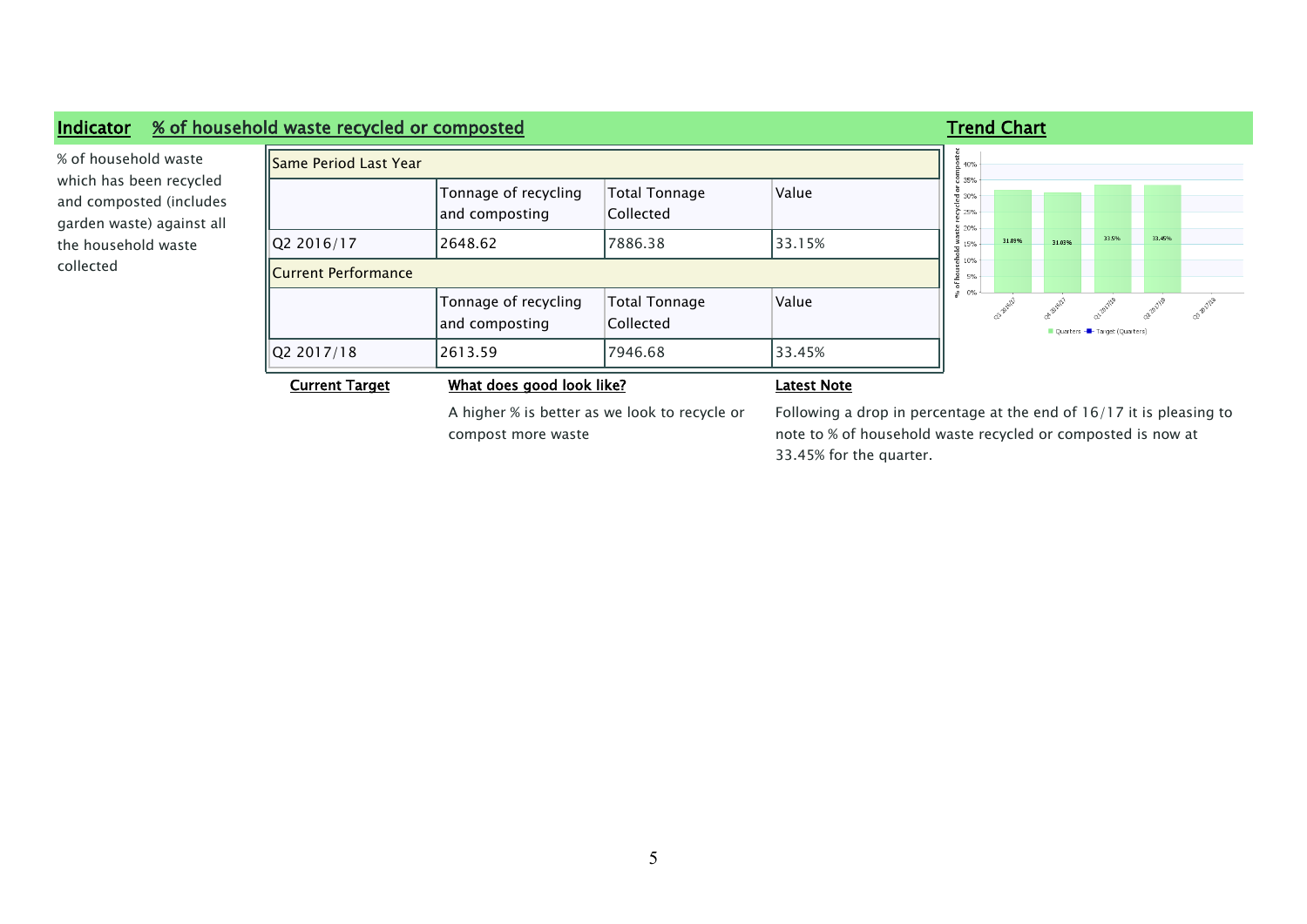| <b>Indicator</b>                  | <b>Missed Waste Collection Rate</b> |                                        |                                  |       |                                   | <b>Trend Chart</b> |      |                              |      |  |
|-----------------------------------|-------------------------------------|----------------------------------------|----------------------------------|-------|-----------------------------------|--------------------|------|------------------------------|------|--|
| Number of missed                  | Same Period Last Year!<br>  브 40.0  |                                        |                                  |       |                                   |                    |      |                              |      |  |
| collections per 100,000<br>people |                                     | Number of missed<br><i>collections</i> | Per 100,000 collection<br>figure | Value | $\leq$ 35.0<br>▌급 30.0<br>18 25.0 |                    | 51.2 |                              |      |  |
|                                   | Q2 2016/17                          | 1407                                   | 10.185                           | 40.0  | 쯉 20.0<br>$\frac{6}{9}$ 15.0      | 29.1               |      | 32.9                         | 38.6 |  |
|                                   | ≝ 10.0<br>Current Performance       |                                        |                                  |       |                                   |                    |      |                              |      |  |
|                                   |                                     | Number of missed<br> collections       | Per 100,000 collection<br>figure | Value |                                   |                    |      | Quarters - Target (Quarters) |      |  |
|                                   | Q2 2017/18                          | 393                                    | 10.185                           | 38.6  |                                   |                    |      |                              |      |  |
|                                   | <b>Current Target</b>               | What does good look like?              | <b>Latest Note</b>               |       |                                   |                    |      |                              |      |  |

fewer waste collections are missed

the category of 'missed collections'.

33.0 A lower number is better as we look to ensure We are seeing positive improvement in the missed waste collection rates since Q2 last year, as it stands we are achieving a collection rate of 99.67% of all bins in the district collected for Q2. The team is also looking a periodically running reports on the number of times they have returned to the properties to make a second collection as opposed to the number of times customer services log a call under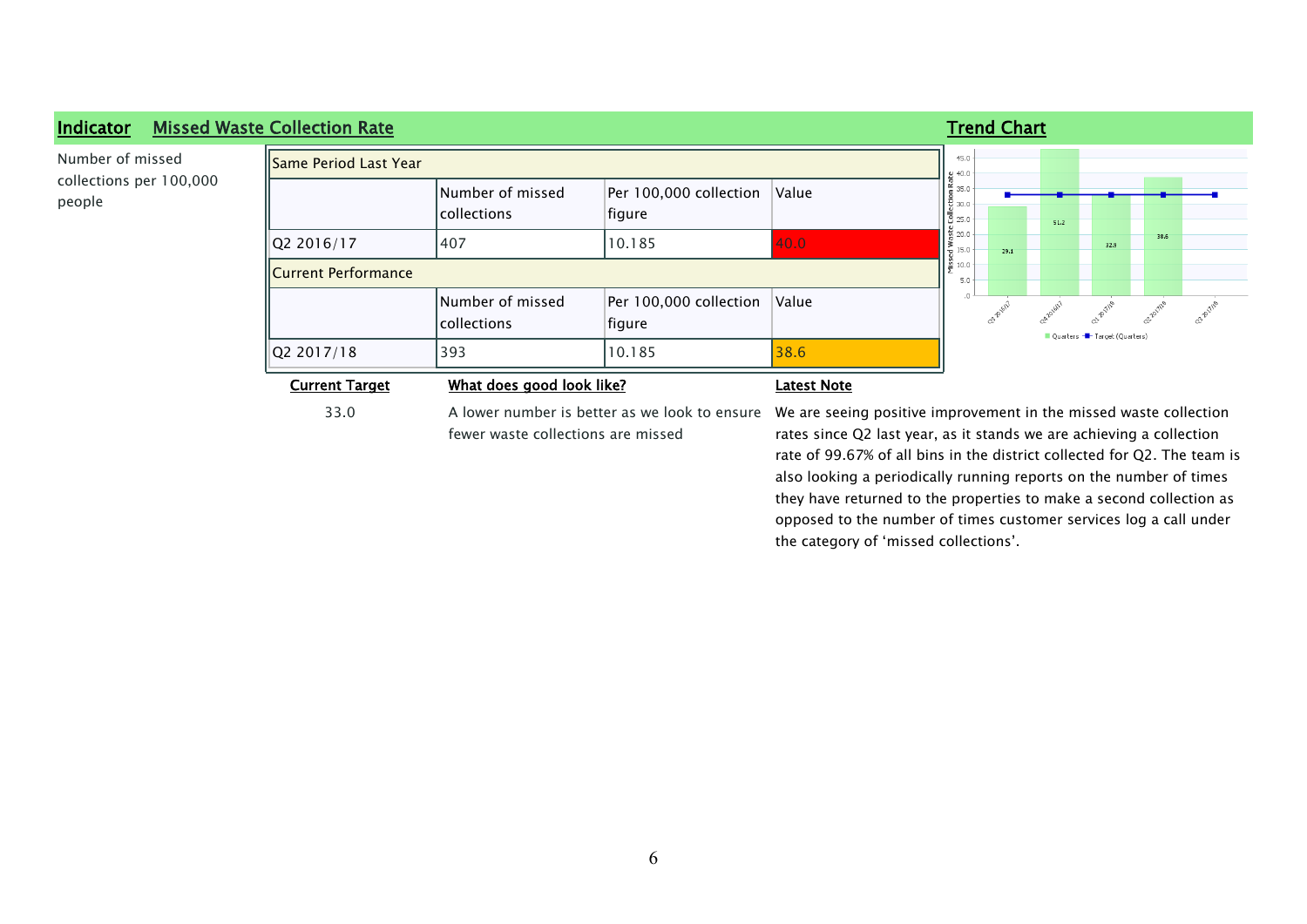

the amount of waste sent for incineration

45.0 A lower number is better as we look to reduce The production of an updated Joint Municipal Waste Management Strategy for Lincolnshire is underway which will address all matters related to waste management in Lincolnshire. This includes, but is not restricted to, issues such as reducing the amount of waste produced, reducing the amount of that waste sent to the energy from waste plant and increasing the quantity and quality processed for recycling.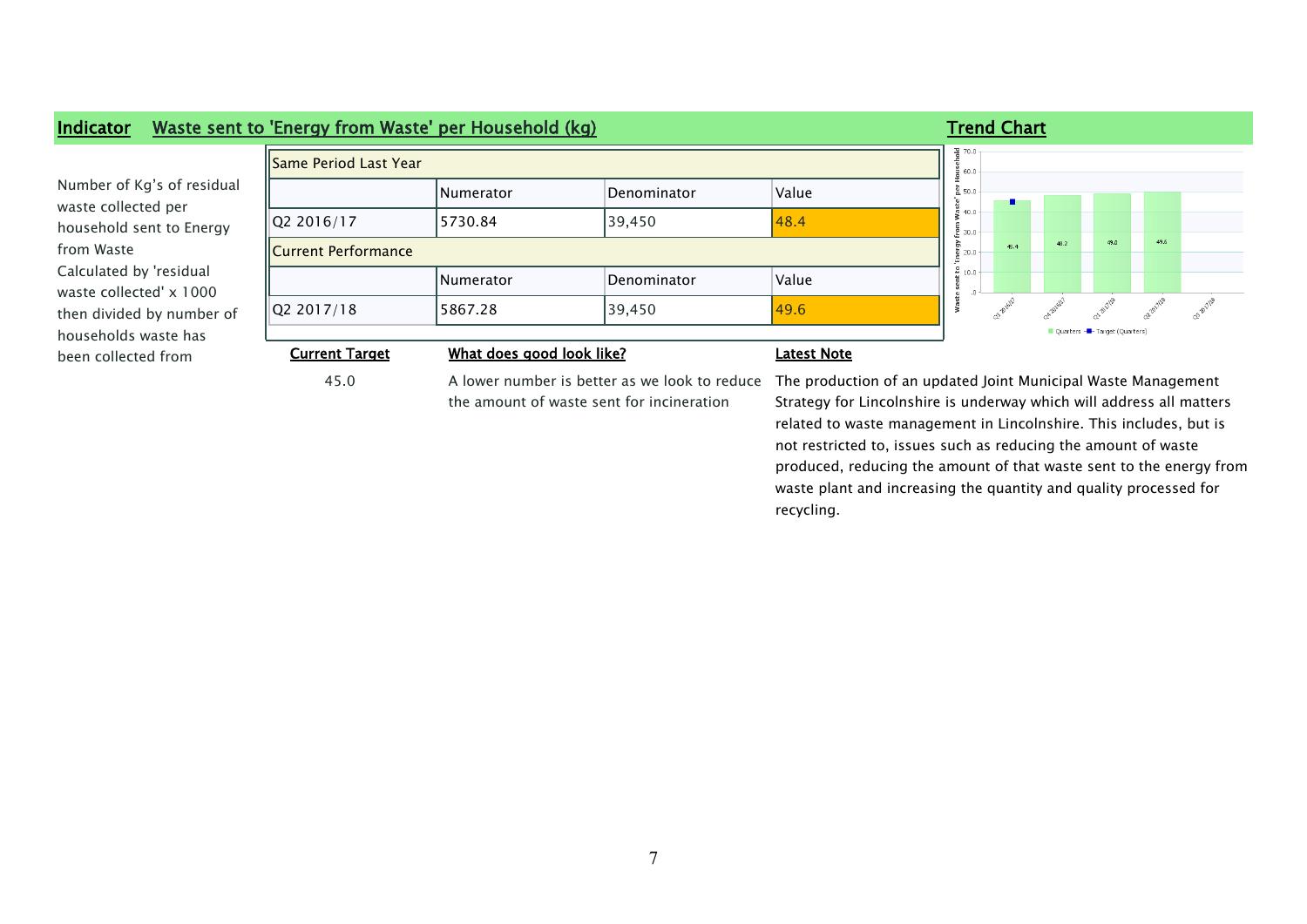

## **Indicator Commercial Property Occupancy Trend Chart Trend Chart Trend Chart**

Occupancy levels of the council's industrial units

possible

out as many council owned industrial units as income for the Council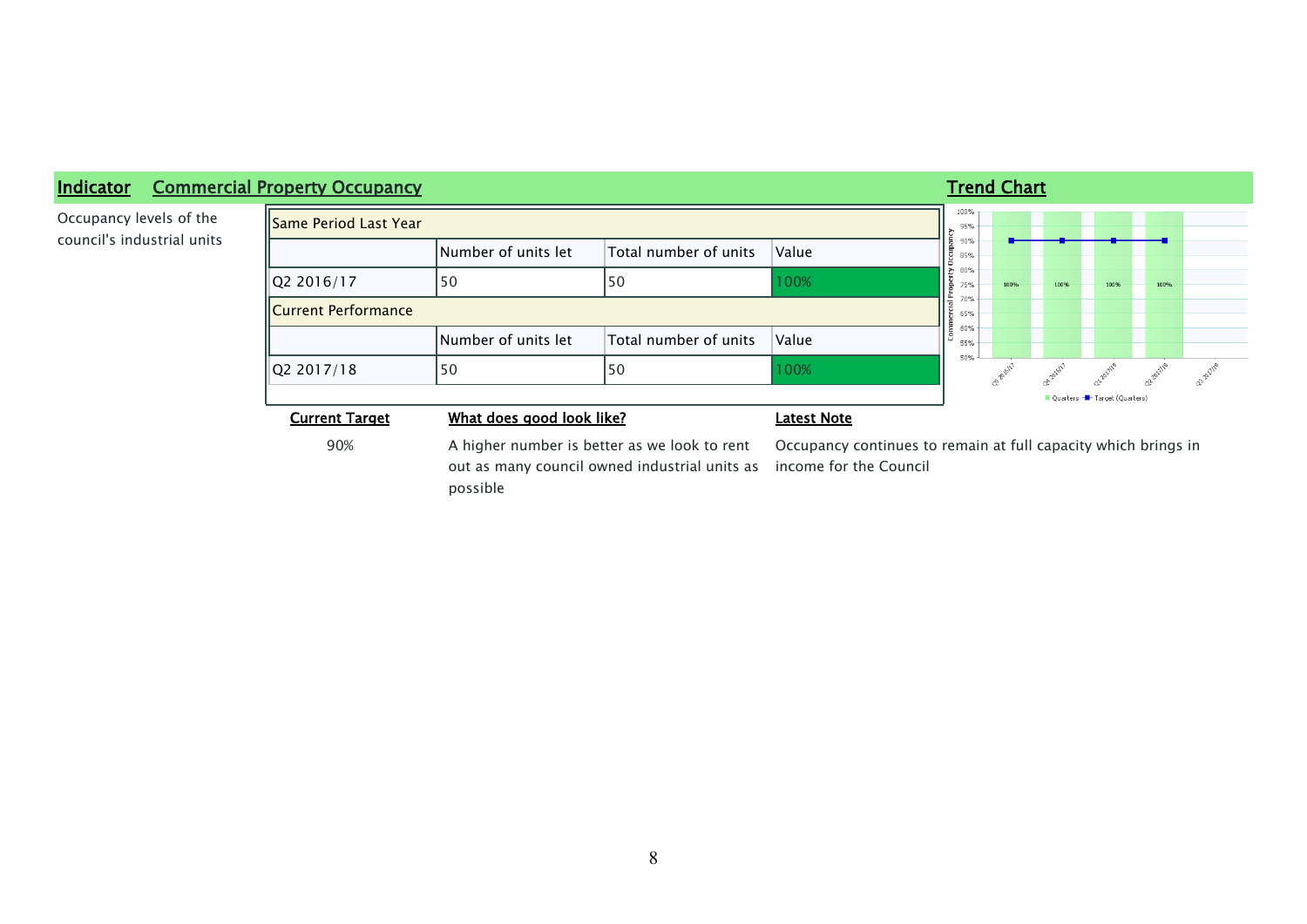

2.5% Lower is better as we look to retain staff Whilst this figure is high and well above the target threshold this is expected due to the ongoing moving forward programme which includes a number of service reviews, this period has seen the place directorate review a number of teams.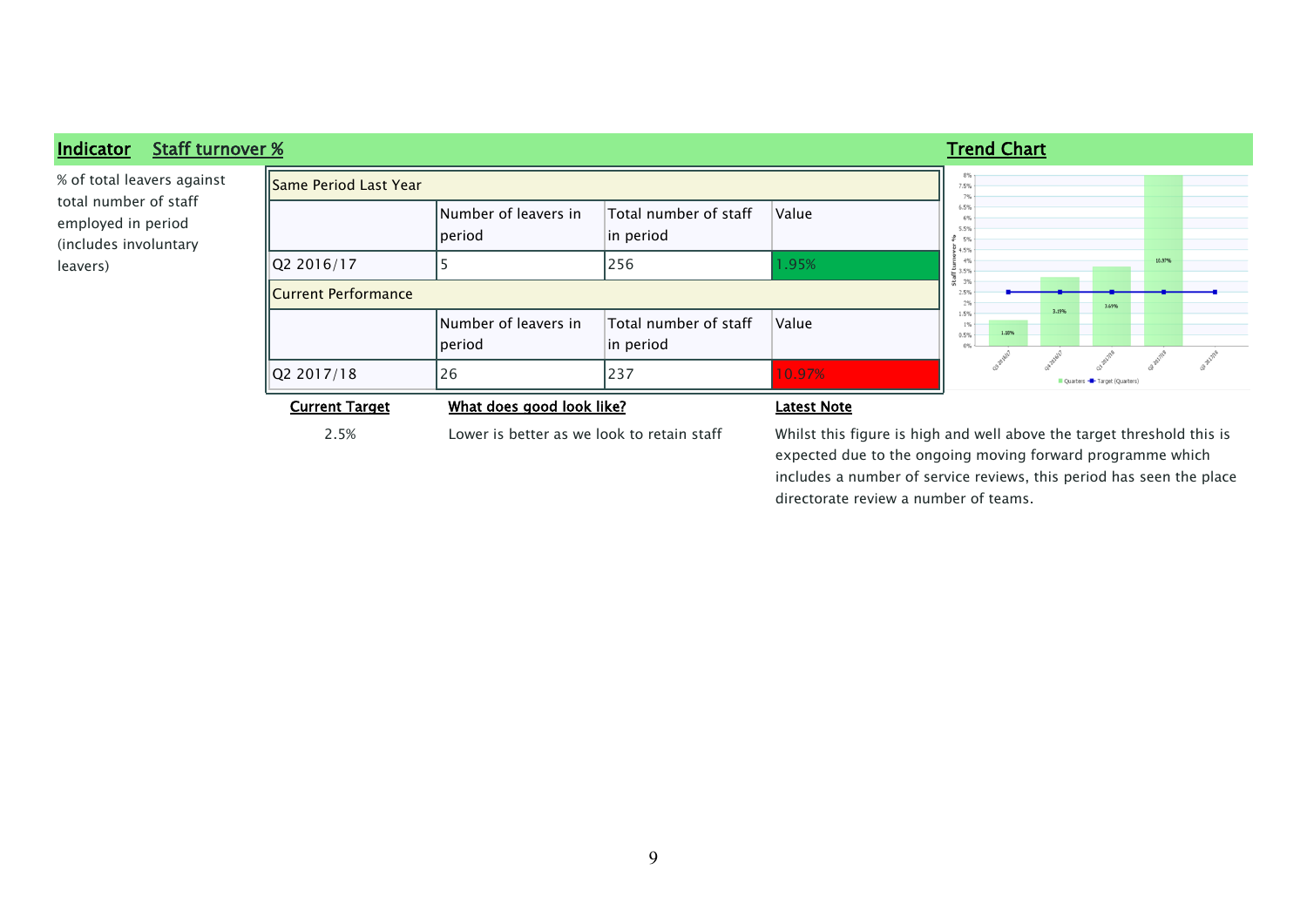### **Indicator Working Days Lost to Sickness per FTE Trend Chart Trend Chart Trend Chart**

Total number of working days lost per Full Time Equivalent. This is calculated by taking the number of days lost to sickness and dividing it by the number of full time equivalent staff in the period

| Same Period Last Year                         |                     |               |       |  |  |  |  |
|-----------------------------------------------|---------------------|---------------|-------|--|--|--|--|
| Number of days lost<br>Number of FTE<br>Value |                     |               |       |  |  |  |  |
| Q2 2016/17                                    | 440.36              | 233.79        | 1.91  |  |  |  |  |
| <b>Current Performance</b>                    |                     |               |       |  |  |  |  |
|                                               | Number of days lost | Number of FTE | Value |  |  |  |  |
| Q2 2017/18                                    | 496.38              | 204.54        | 2.4   |  |  |  |  |
|                                               |                     |               |       |  |  |  |  |

╕



### **Current Target What does good look like? Latest Note**

2.5 **Lower is better as we look to reduce the** amount of working time lost to sickness

Working days lost to sickness overall has improved over the last few quarters but does remain higher than the figures for last quarter, HR have now launched a flu voucher scheme which will provide flu vouchers for staff who want them which will in turn look to reduce short term sickness cases.

## **Indicator Working Days Lost to Long Term Sickness per FTE Transfer and Chart Trend Chart**

Number of working days lost per Full Time Equivalent for long term sickness. This is calculated by taki the number of days lost long term sickness and dividing it by the numbe of full time equivalent st in the period

| Same Period Last Year<br>$\mu$ 0.85<br>$-0.8$ |                                    |               |                    |                                                                                                |  |                              |       |  |
|-----------------------------------------------|------------------------------------|---------------|--------------------|------------------------------------------------------------------------------------------------|--|------------------------------|-------|--|
|                                               | Number of days lost -<br>long term | Number of FTE | Value              | 20.75<br>90.7<br>$\frac{8}{5}$ 0.65<br>ທີ 0.6<br>$E_{0.55}$<br>$E_{0.5}$<br>$\frac{1}{2}$ 0.45 |  | 2.124                        | 2.028 |  |
| Q2 2016/17                                    | N/A                                | N/A           | N/A                | 0.4<br>$\frac{1}{4}$ 0.35<br>$\frac{8}{2}$ 0.3                                                 |  |                              |       |  |
| <b>Current Performance</b>                    |                                    |               |                    | $*$ 0.25<br>0.2<br>$\check{\Xi}$ 0.15<br>5 0.1                                                 |  |                              |       |  |
|                                               | Number of days lost -<br>long term | Number of FTE | Value              | $\geq$ 0.05                                                                                    |  | Quarters - Target (Quarters) |       |  |
| Q2 2017/18                                    | 414.91                             | 204.54        | 2.029              |                                                                                                |  |                              |       |  |
| <b>Current Target</b>                         | What does good look like?          |               | <b>Latest Note</b> |                                                                                                |  |                              |       |  |

No Target Lower is better as we look to reduce the amount of working time lost to sickness

Working days lost to long term sickness remains near enough the same per FTE as it was last quarter, work is underway to ensure we have accurate and benchmarked targets.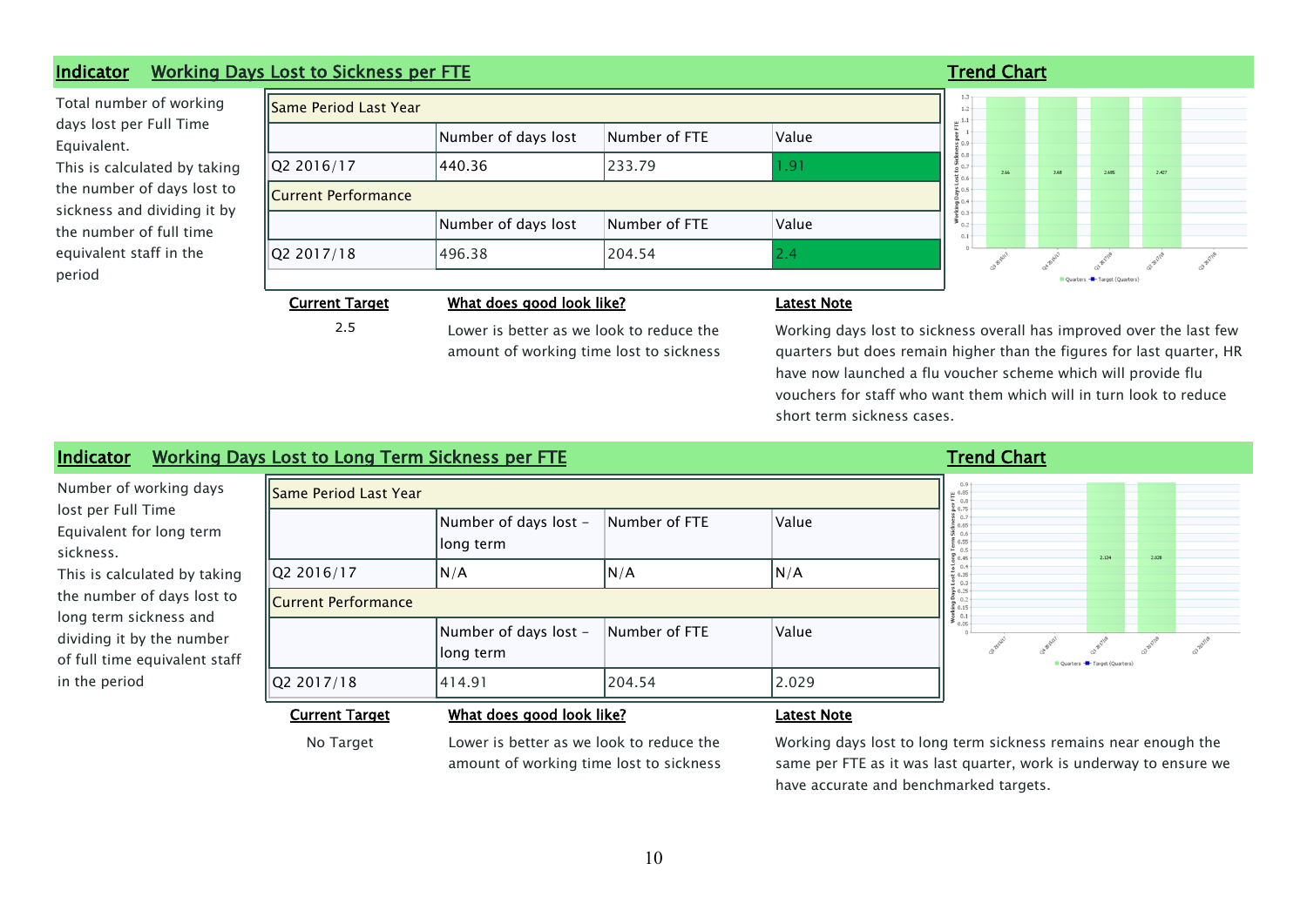| Indicator                                                                                                                           | <b>Working Days Lost to Short Term Sickness per FTE</b> |                                                                                     |                                                                                                                                             |                    | <b>Trend Chart</b> |  |                                |       |  |
|-------------------------------------------------------------------------------------------------------------------------------------|---------------------------------------------------------|-------------------------------------------------------------------------------------|---------------------------------------------------------------------------------------------------------------------------------------------|--------------------|--------------------|--|--------------------------------|-------|--|
| Number of working days<br>lost per Full Time<br>Equivalent for short term<br>sickness.                                              | Same Period Last Year                                   | $E_{0.8}$                                                                           |                                                                                                                                             |                    |                    |  |                                |       |  |
|                                                                                                                                     |                                                         | Number of days lost -<br>short term                                                 | Number of FTE                                                                                                                               | Value              |                    |  |                                |       |  |
| This is calculated by taking                                                                                                        | Q2 2016/17                                              | N/A                                                                                 | N/A                                                                                                                                         | N/A                |                    |  |                                |       |  |
| the number of days lost to<br>long term sickness and<br>dividing it by the number<br>of full time equivalent staff<br>in the period | <b>Current Performance</b>                              |                                                                                     |                                                                                                                                             |                    |                    |  | 0.561                          | 0.398 |  |
|                                                                                                                                     |                                                         | Number of days lost -<br>short term                                                 | Number of FTE                                                                                                                               | Value              | $\geq 0.05$        |  | ■ Quarters -■ Target (Quarters |       |  |
|                                                                                                                                     | Q2 2017/18                                              | 81.51                                                                               | 204.54                                                                                                                                      | 0.39               |                    |  |                                |       |  |
|                                                                                                                                     | <b>Current Target</b>                                   | What does good look like?                                                           |                                                                                                                                             | <b>Latest Note</b> |                    |  |                                |       |  |
|                                                                                                                                     | No Target                                               | Lower is better as we look to reduce the<br>amount of working time lost to sickness | Working days lost to short term sickness has reduced significantly<br>since the last quarter from 0.561 to 0.398 per FTE, work is currently |                    |                    |  |                                |       |  |

since the last quarter from 0.561 to 0.398 per FTE, work is currently underway to ensure we have accurately benchmarked targets compared to other local authorities.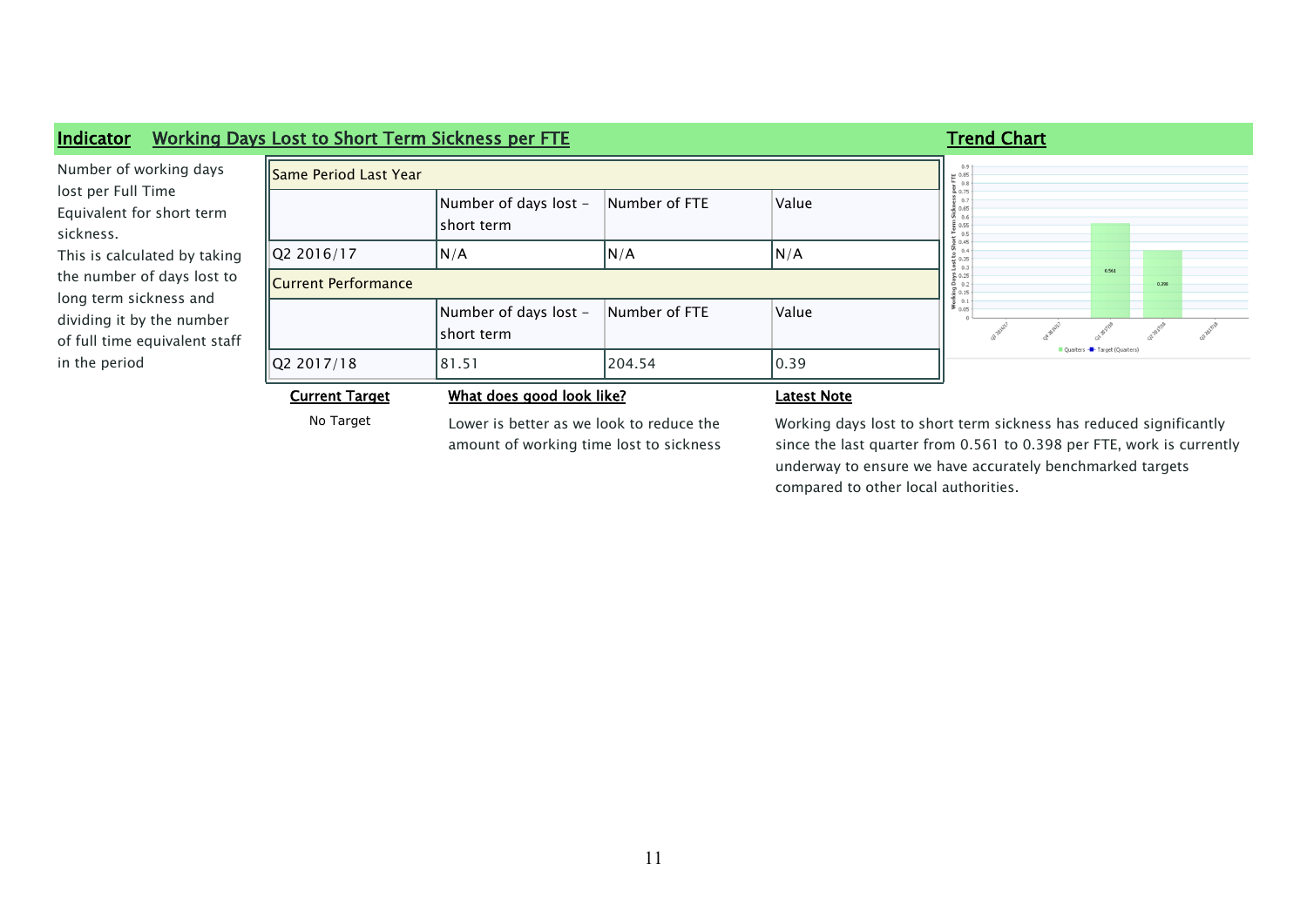

28 days Lower is better as we look to reduce the number of days vacant and therefore not receiving rent payments

The indicators demonstrate some variance from the same period in Q2 16/17 but do not show the same swings that were a marked feature of recent times. This is largely down to how resources were being utilised at the time there was a spike in homelessness cases and the turnover of emergency accommodation which meant CSU operatives were directed to work on priority needs.

In seeking improvement in void performance a number of key structural changes have been made, most notably the creation of an Available Homes team that has brought all the elements of void management and allocations within one team under a responsible manager and created a distinct client/contractor partnership with the Operational Housing Repairs Team (previously CSU).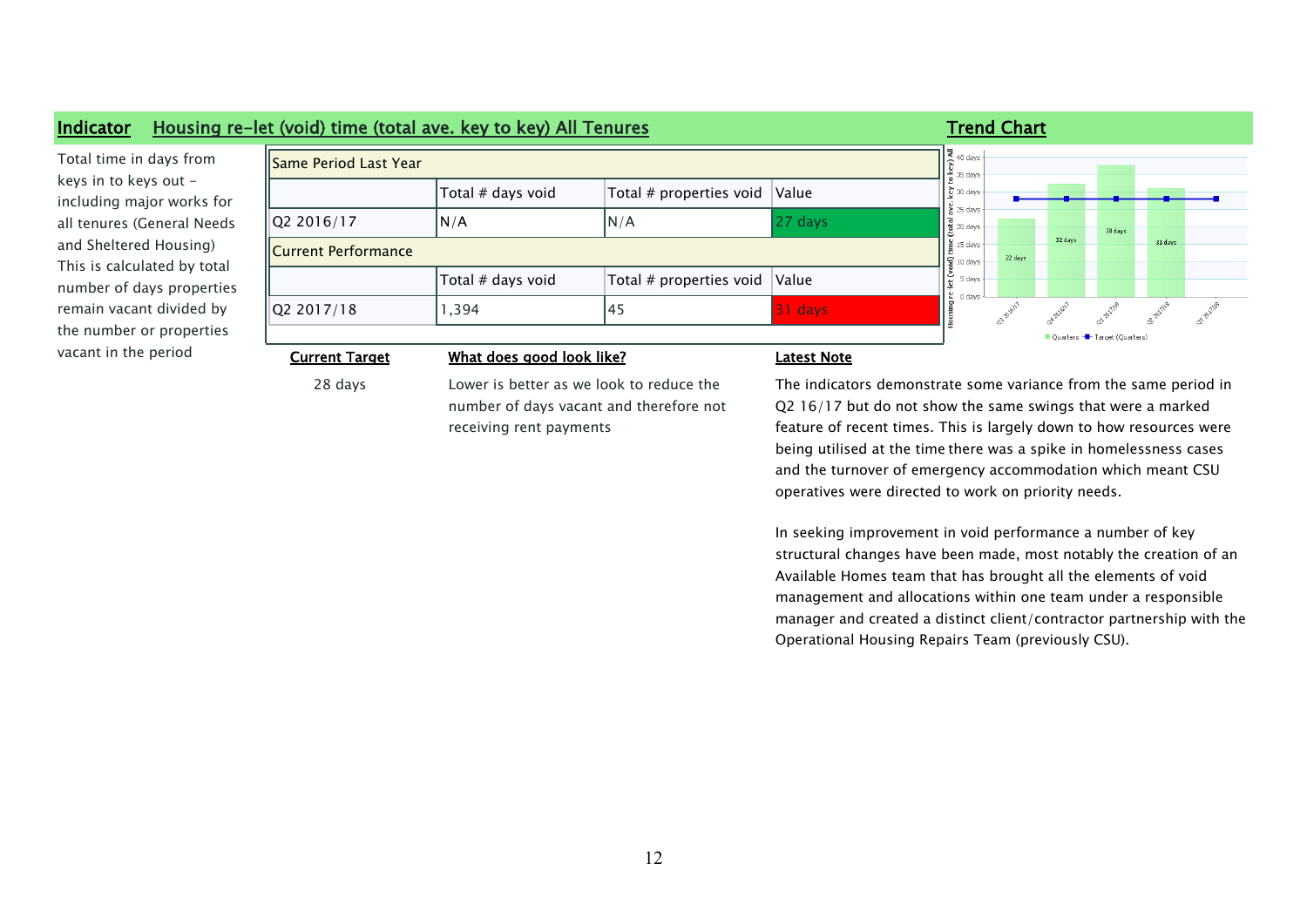

amount of time a property is vacant whilst works are completed

## 17/18 to 30 days for Q2 which shows a positive reflection on the service and process reviews within that area along with the implementation of the new teams, there is still work to be done on improving this figure overall as this figure was at 21 days for Q2 16/17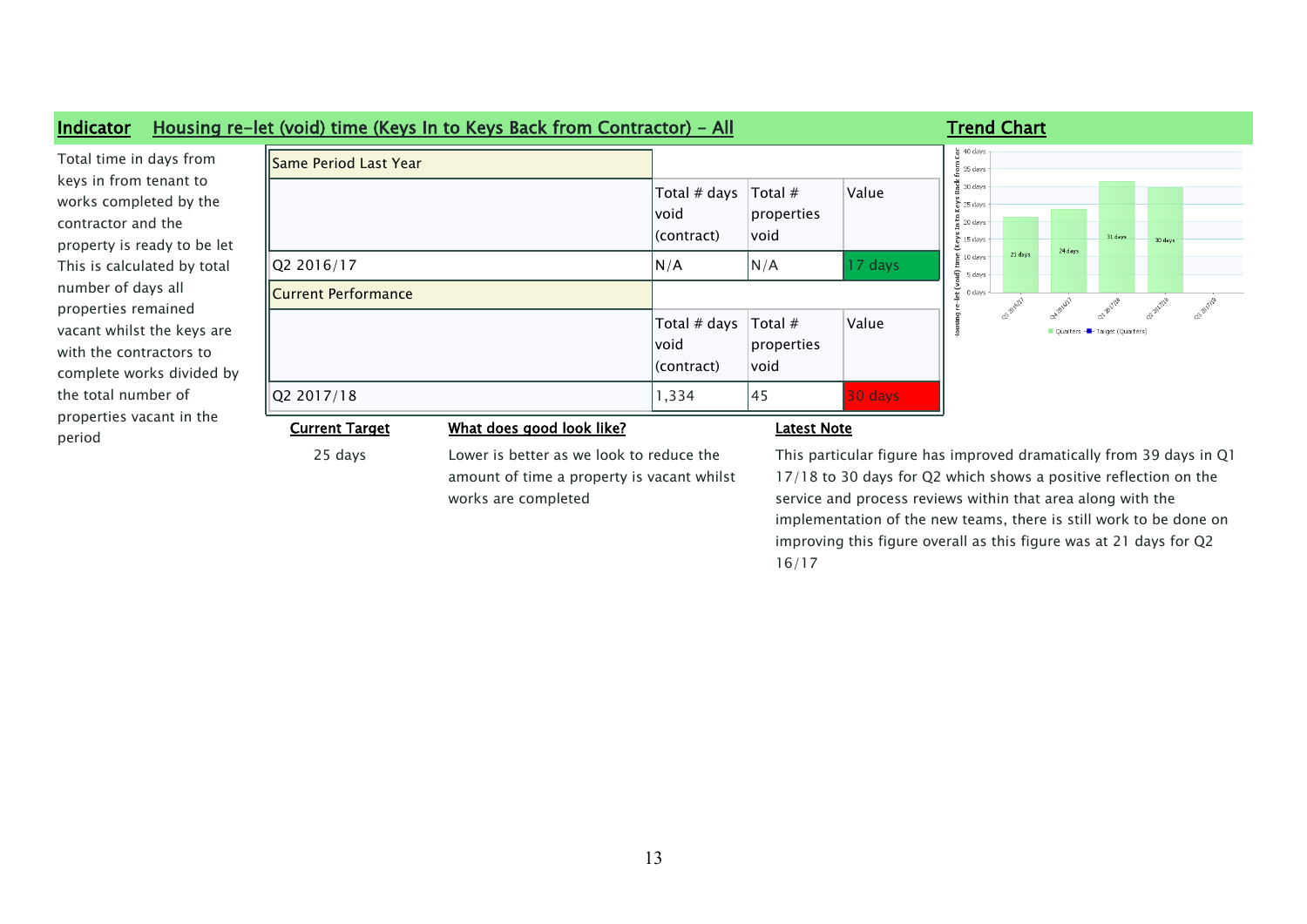

## **Indicator Housing re-let (void) time (Contractor) - General Needs Trend Chart Trend Chart**

Total time in days from keys in from tenant to works completed by the contractor and the property is ready to be let. This is only for 'general needs' properties This is calculated by total number of days general needs properties remained vacant whilst the keys are with the contractors to complete works divided by the total number of general needs properties vacant in the period

25 days Lower is better as we look to reduce the amount of time a property is vacant whilst works are completed

This figure has improved from last quarter as we hopefully look to see the positive outcomes of the service review

39 days

33 days

**OP** BIVIB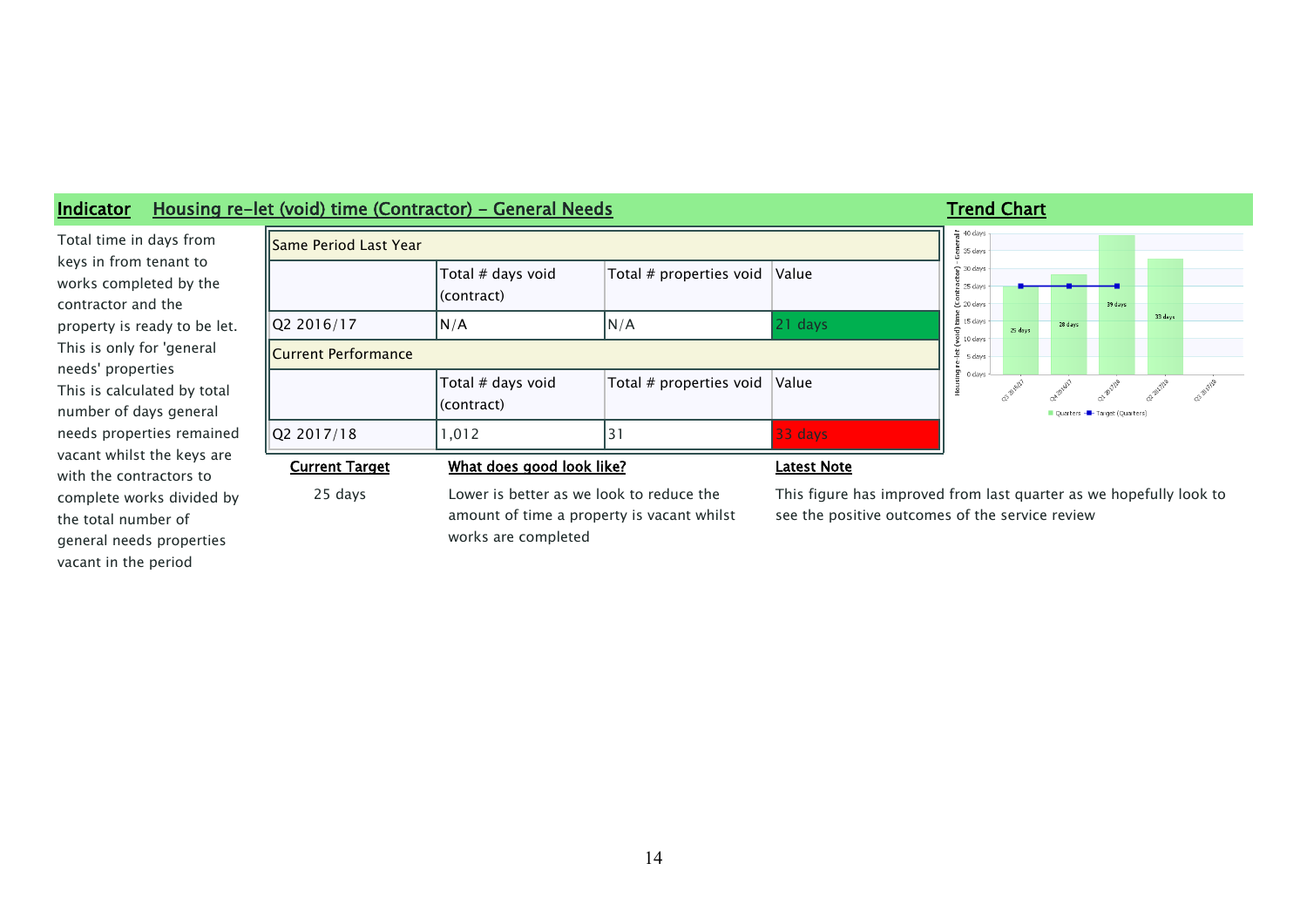

away.

properties remained vacant whilst the keys are with the contractors to complete works divided by the total number of sheltered properties vacant in the period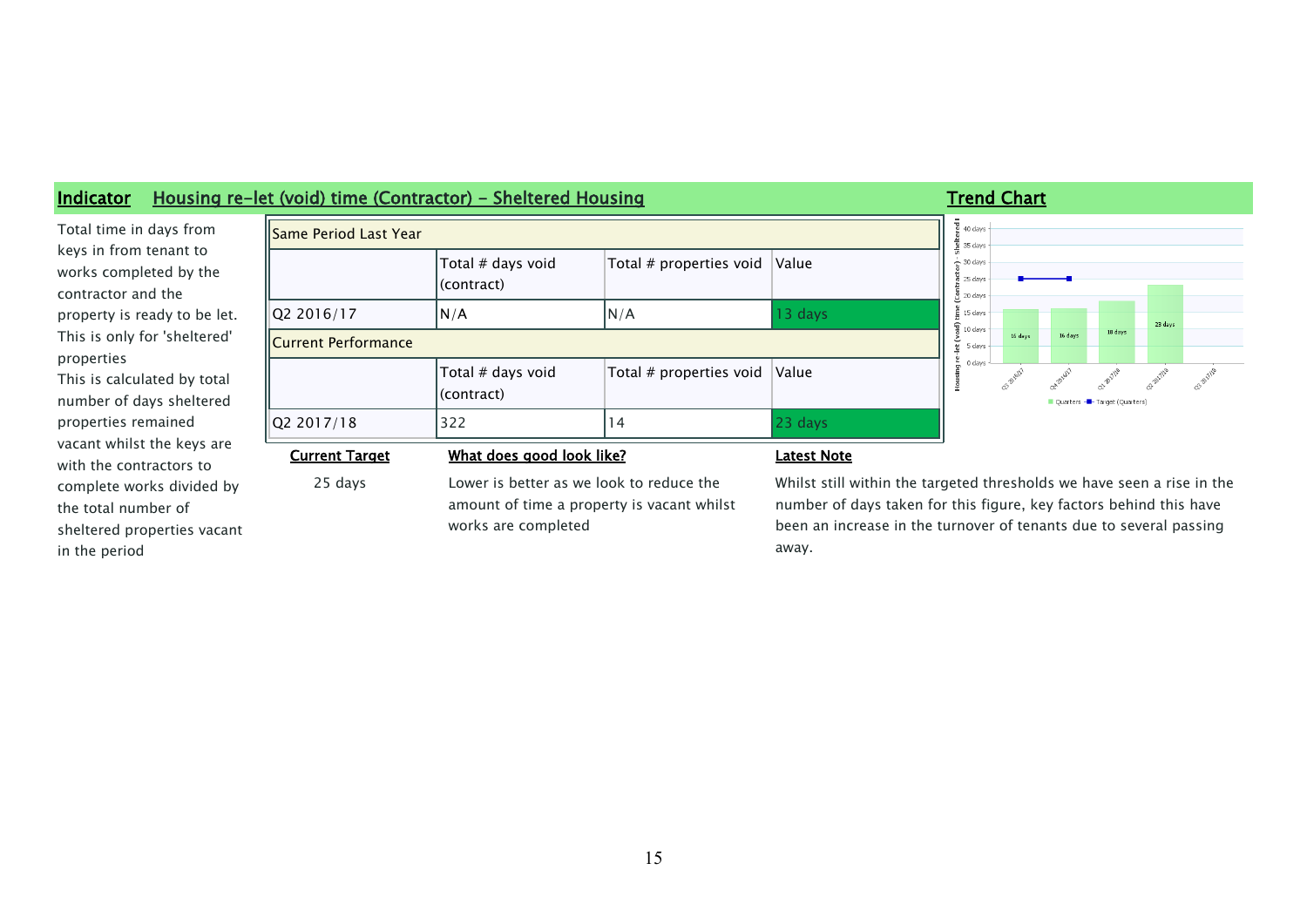

period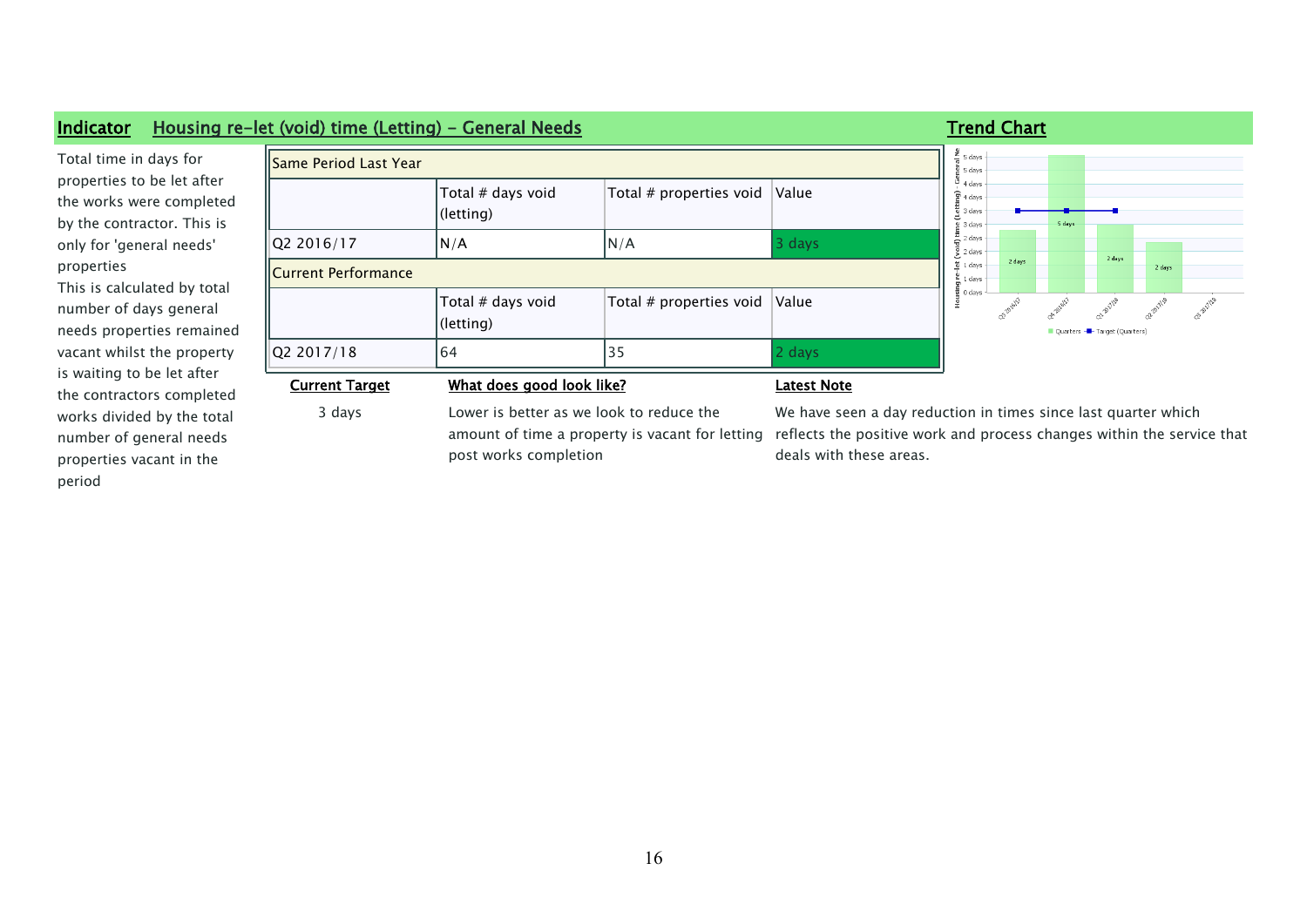| Same Period Last Year |                                |                                                                                                                      |         | $\tilde{\Xi}$ 5 days<br>$5$ 5 days                                                                                                                                                                                        |                              |        |  |
|-----------------------|--------------------------------|----------------------------------------------------------------------------------------------------------------------|---------|---------------------------------------------------------------------------------------------------------------------------------------------------------------------------------------------------------------------------|------------------------------|--------|--|
|                       | Total # days void<br>(letting) | Total # properties void                                                                                              | Value   | $\frac{8}{16}$ 4 days<br>$\frac{1}{2}$ <sup>4</sup> days<br>륨 3 days<br>6 days<br>$-3$ days                                                                                                                               | 10 days<br>18 days           |        |  |
| Q2 2016/17            | N/A                            | N/A                                                                                                                  | 22 days | $\equiv$ 2 days<br>$\mathfrak{D}$ 2 days                                                                                                                                                                                  |                              |        |  |
| Current Performance   |                                |                                                                                                                      |         | $-1$ davs<br>1 days                                                                                                                                                                                                       |                              | 3 days |  |
|                       | Total # days void<br>(letting) | Total # properties void                                                                                              | Value   | 말 0 days                                                                                                                                                                                                                  | Quarters - Target (Quarters) |        |  |
| Q2 2017/18            | 35                             | $\vert 4$                                                                                                            | 3 days  |                                                                                                                                                                                                                           |                              |        |  |
| <b>Current Target</b> |                                | What does good look like?<br><b>Latest Note</b>                                                                      |         |                                                                                                                                                                                                                           |                              |        |  |
| 3 days                |                                | Lower is better as we look to reduce the<br>amount of time a property is vacant for letting<br>post works completion |         | This quarter has shown a really positive set of figures, there were not<br>any properties this quarter without a waiting list which resulted in the<br>total times being lower than previous months. The highest month in |                              |        |  |

all together.

Q2 was August which saw 6 properties void at a total of 26 days void

## **Indicator Housing**

properties to be let afte the works were comple by the contractor. This only for 'sheltered' properties This is calculated by to number of days shelter properties remained vacant whilst the prope is waiting to be let after the contractors comple works divided by the to number of sheltered properties vacant in the period

Total time in days for

### 17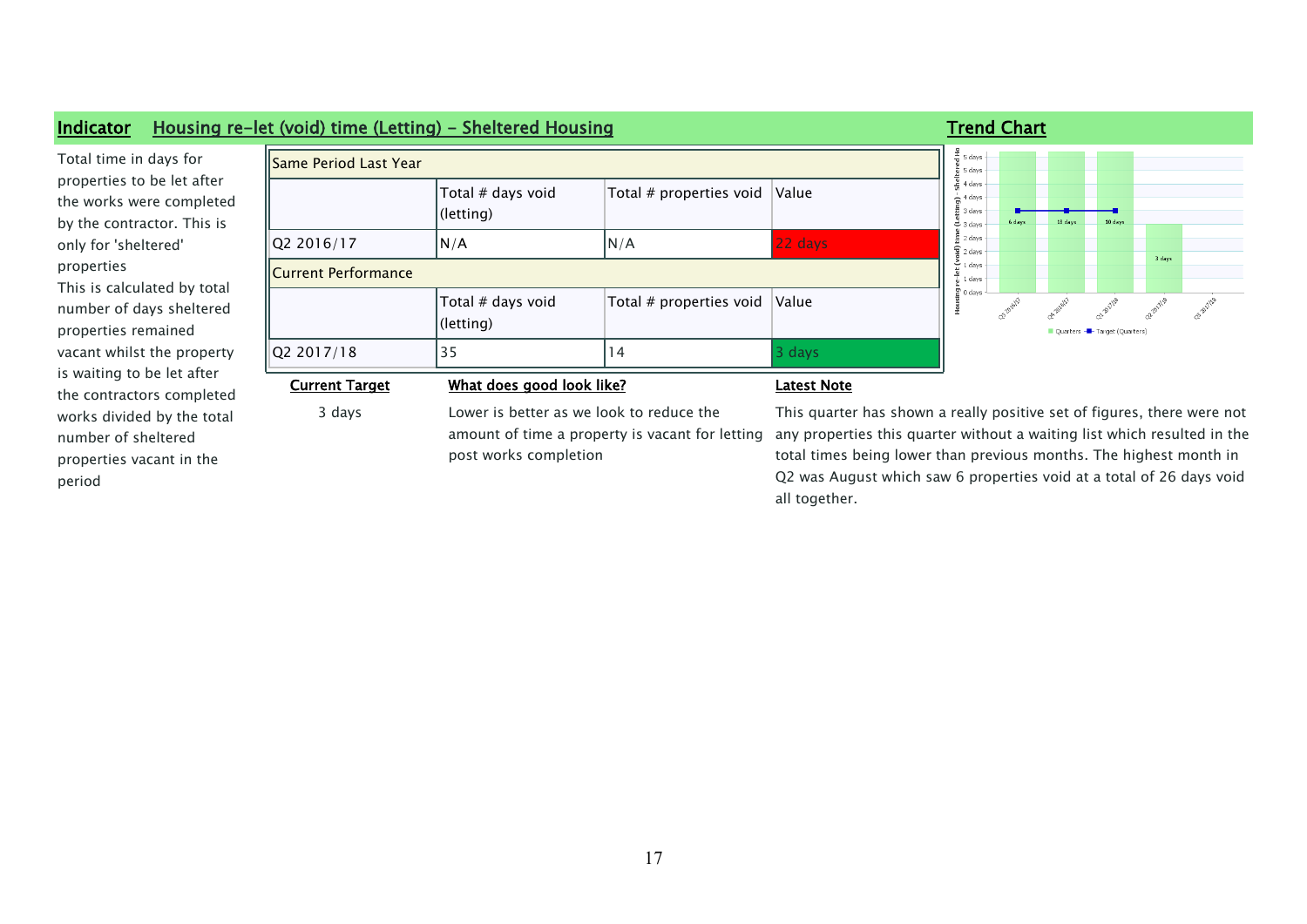### **Indicator Housing re-let (void) time (Key to Key) - General Needs Trand Chart Trend Chart**

Total time in days from keys in from tenant to keys out to the new tenant. This is only for 'general needs' properties This is calculated by total number of days general needs properties remained vacant divided by the total number of general needs properties vacant in the period

|   | <b>Same Period Last Year</b> |       |                                                         |           |  |  |  |  |  |
|---|------------------------------|-------|---------------------------------------------------------|-----------|--|--|--|--|--|
| S |                              |       | Total # days void (ktok) $ Total #$ properties void $ $ | Value     |  |  |  |  |  |
|   | Q2 2016/17                   | N/A   | N/A                                                     | $22$ days |  |  |  |  |  |
|   | Current Performance          |       |                                                         |           |  |  |  |  |  |
|   |                              |       | Total # days void (ktok) $ Total #$ properties void $ $ | Value     |  |  |  |  |  |
|   | Q2 2017/18                   | 1,017 | 3.                                                      | $33$ days |  |  |  |  |  |
|   |                              |       |                                                         |           |  |  |  |  |  |



### **Current Target What does good look like? Latest Note**

28 days Lower is better as we look to reduce the number of days vacant and therefore not receiving rent payments

Whilst this figure is still red we have noted that there has been a 10 day reduction since last quarter in key to key times for general needs, this is reflecting the team structure and process changes that have come out of the service review which focuses on reducing these times.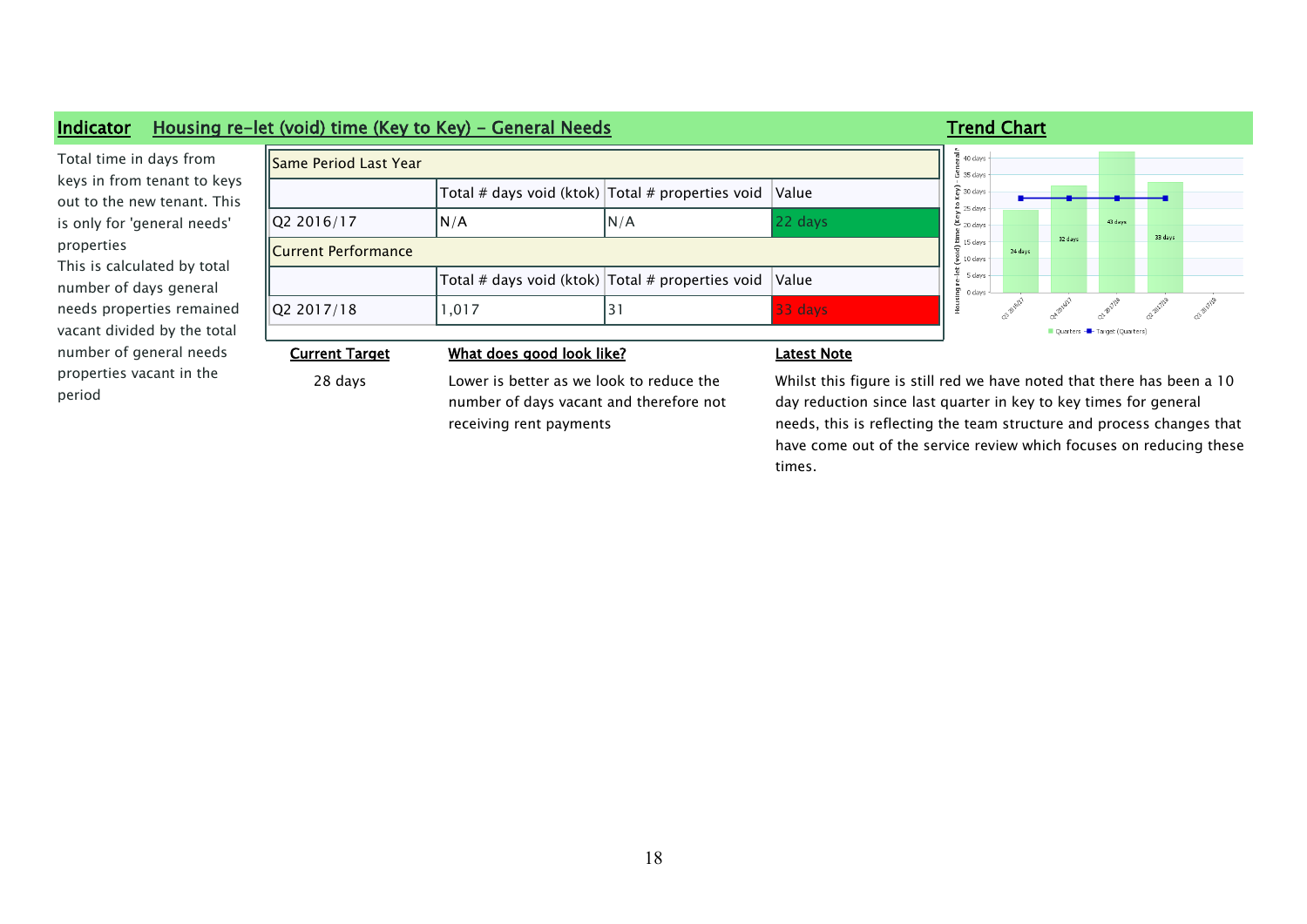

a waiting list of perspective tenants which greatly reduces void times.

19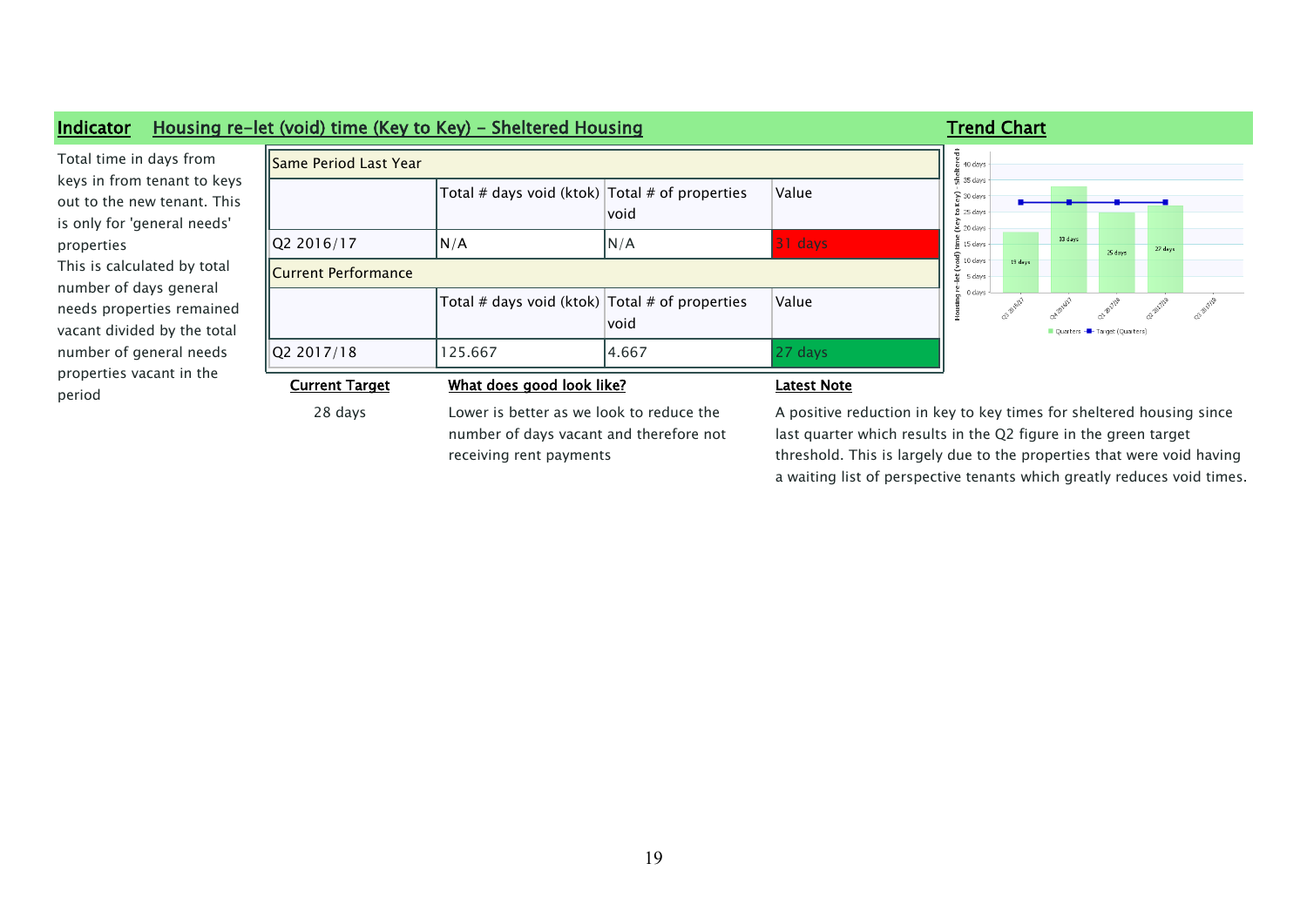### **Indicator Cases Prevented from Homelessness per 1,000 households Trend Chart Trend Chart**  $\frac{2}{9}$  9.0 P1E Return - Prevention Same Period Last Year ss per 1,000 h<br>6.<br>6. and Relieving of Numerator Denominator Value Homelessness  $\frac{5}{2}$  5.0  $|Q2 2016/17$   $|N/A$   $|N/A$  2.6 Number of potentially  $\frac{1}{2}$  4.0 homeless cases diverted Current Performance Prevented fro $\frac{2.0}{0.0}$  $3.7$ from homelessness per  $\overline{3.5}$  $1.9$  $_{15}$ Numerator Denominator Value 1,000 households ca-pazilas  $\sqrt{Q}2 \cdot 2017/18$   $\sqrt{59}$   $\sqrt{38.693}$   $\sqrt{1.5}$ .<br>ases Duart **Current Target What does good look like? Latest Note**

No Target This is not a targeted measure. The number does not reflect % of cases prevented from homelessness and therefore will fluctuate dependent upon demand to the service.

There has been a slight drop in the number of cases of homelessness prevented following on from last quarters value of 1.9 in Q1. An overall downwards trend can be observed overall in the quarter 59 cases of homelessness have been prevented, the slight drop in numbers compared to last quarter is largely due to the housing team focusing on transition projects and preparation for the homelessness prevention act.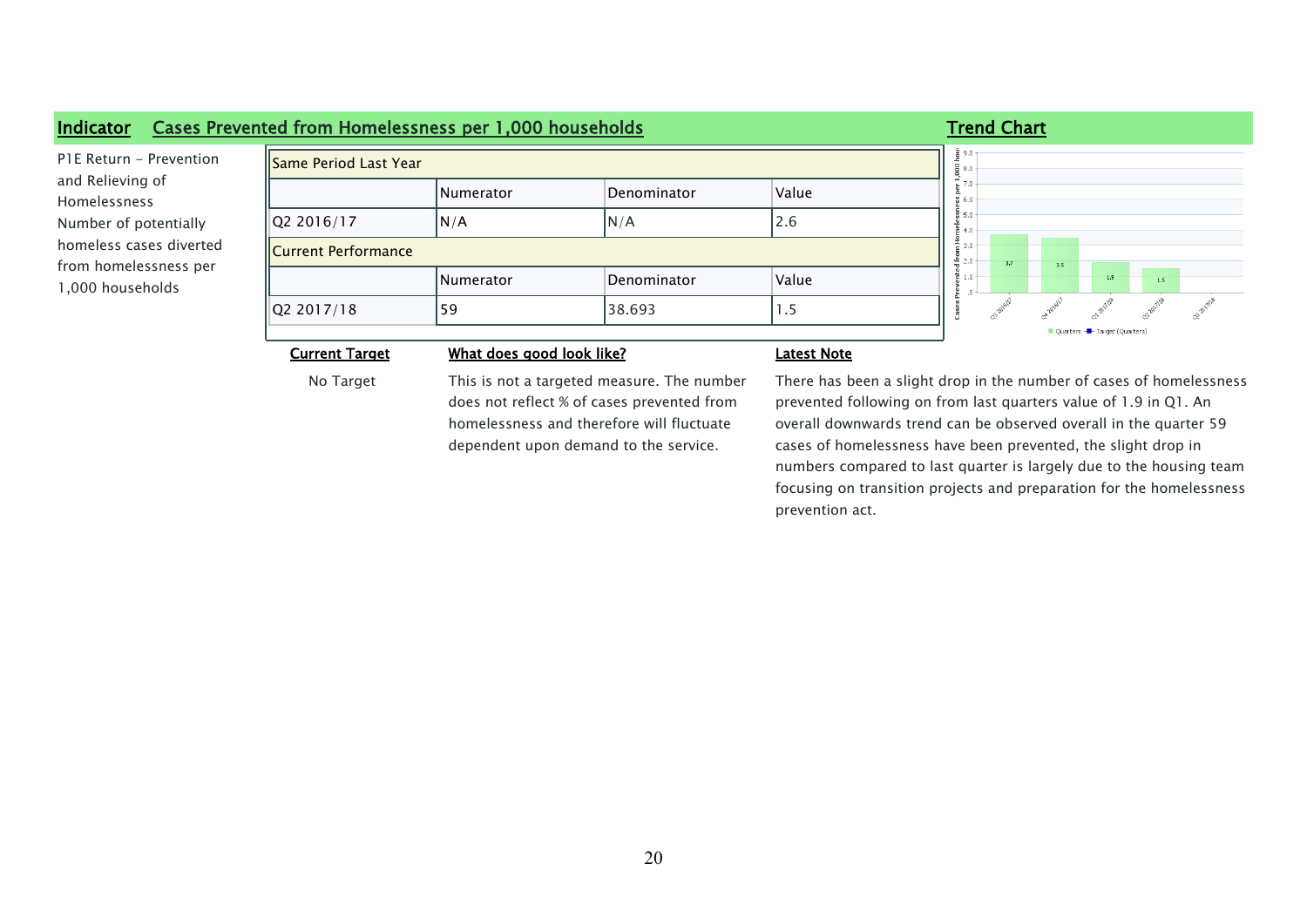

many as possible within their timescales

### Significantly above target, reflecting effective use of extensions of time. 14 extensions of time agreed.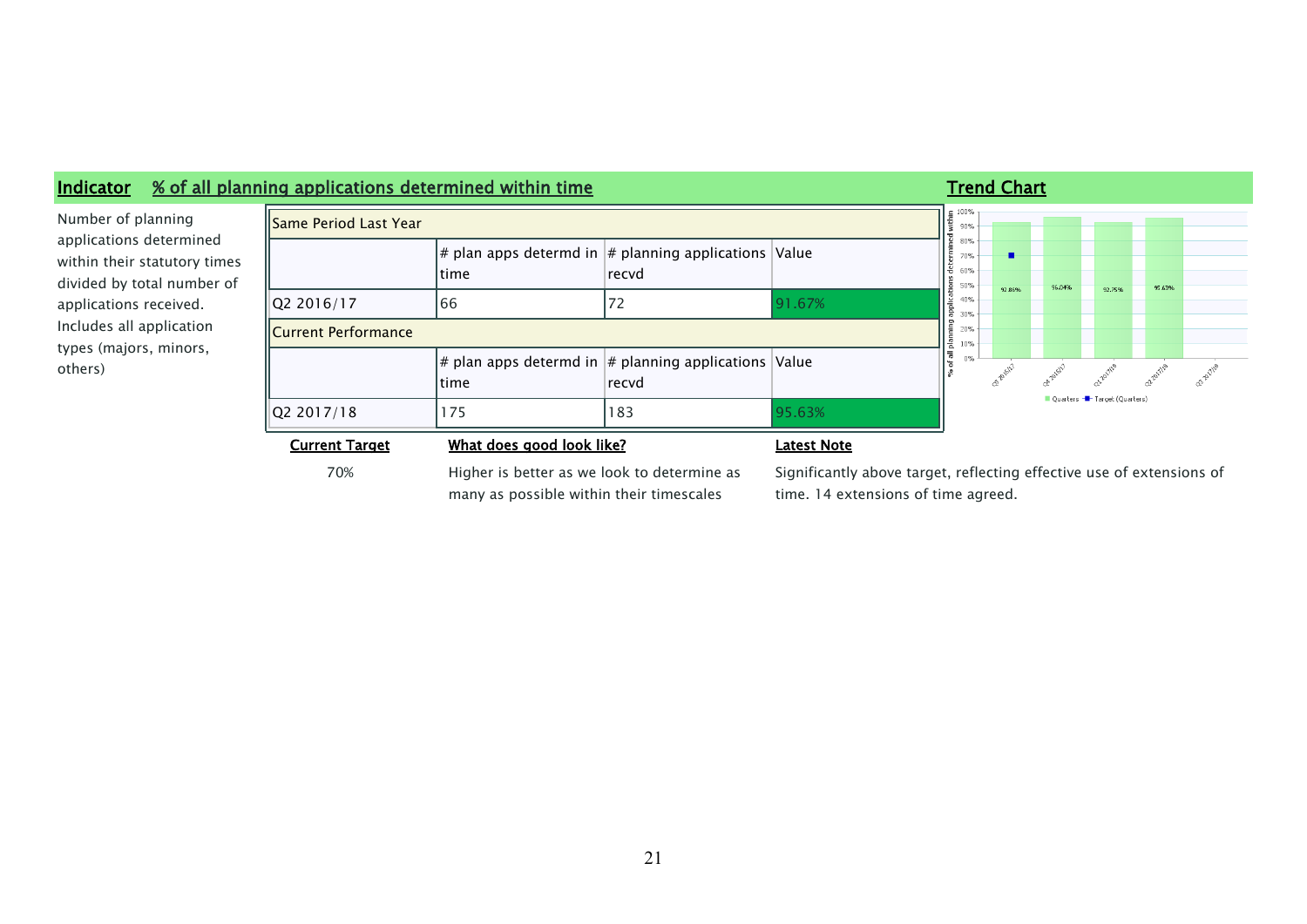

0.42% Lower is better as we look to minimise the amount of money paid in error and reduce the  $\,$  to receive 100% subsidy for 2017/18. risk of financial penalty (which occurs above

0.48%)

The Housing Benefit LA Error rate remains within target and on track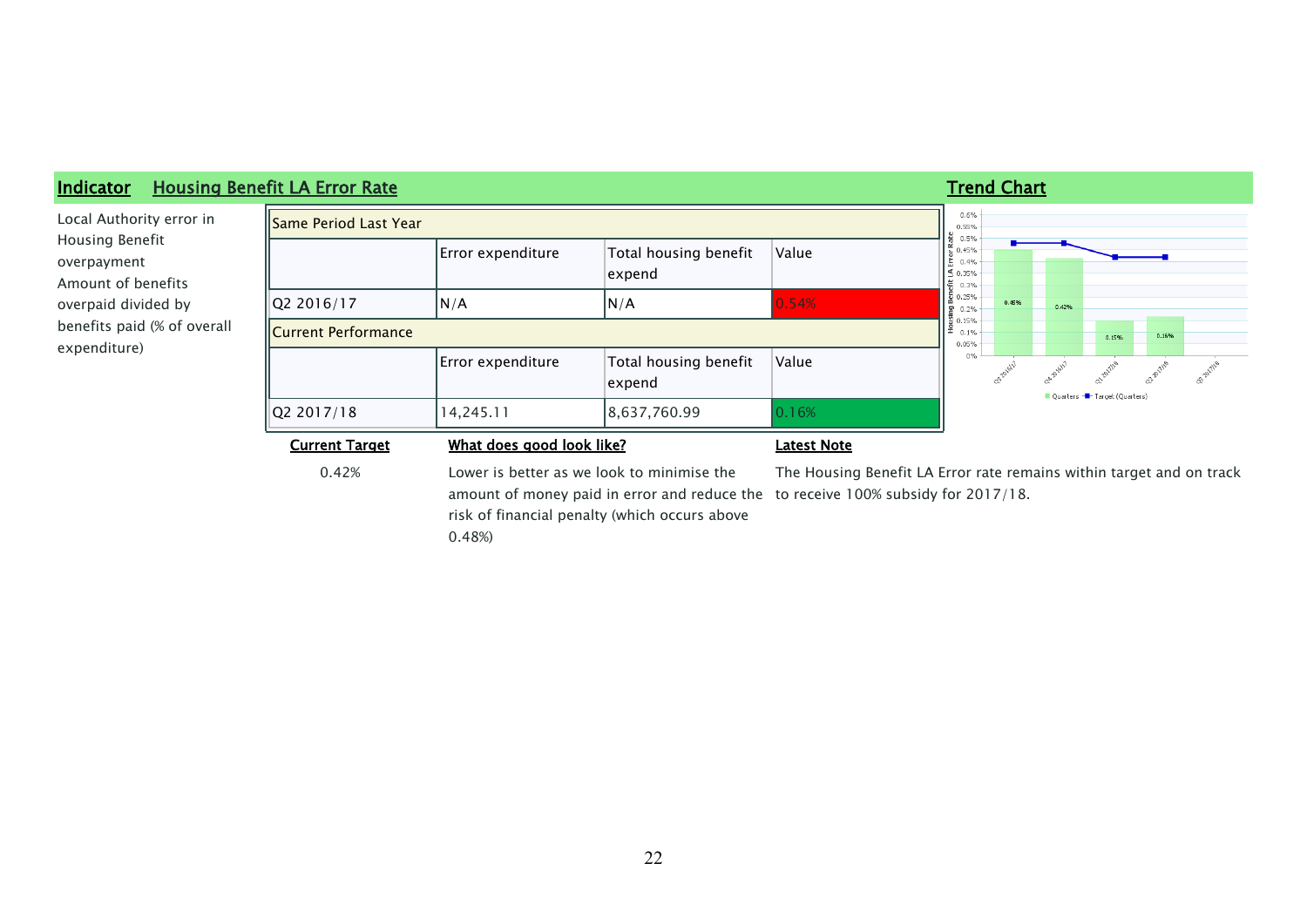

58.3% Higher is better as we look to collect as much of the business rates debit as possible

### We are currently 0.93% behind target. This is the first year of a new rating list following the 2017 Revaluation. We anticipate a reduction in collection rates over the next few months as we continue to rebill those businesses that qualify for the new reliefs which are specifically designed to assist those ratepayers most adversely affected by the revaluation.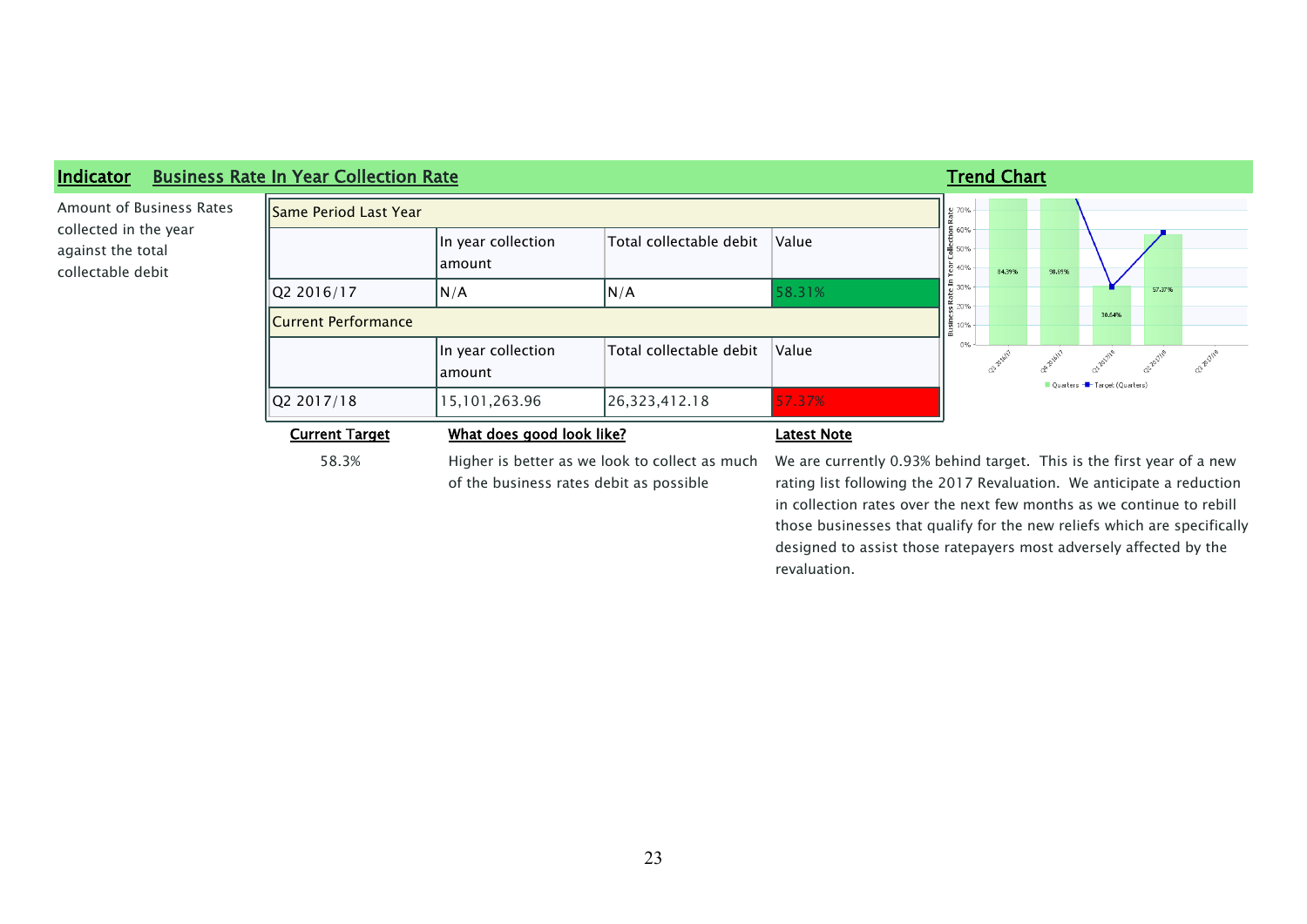

58.35% Higher is better as we look to collect as much of the Council Tax debit as possible

## We are currently 0.37% behind target. Our pro-active work in bringing new properties into valuation results in an increase in the collectable debit which becomes payable over future instalments. We will be conducting some analysis work around collection in October and we anticipate that the end of year performance will be in line with previous year's performance.